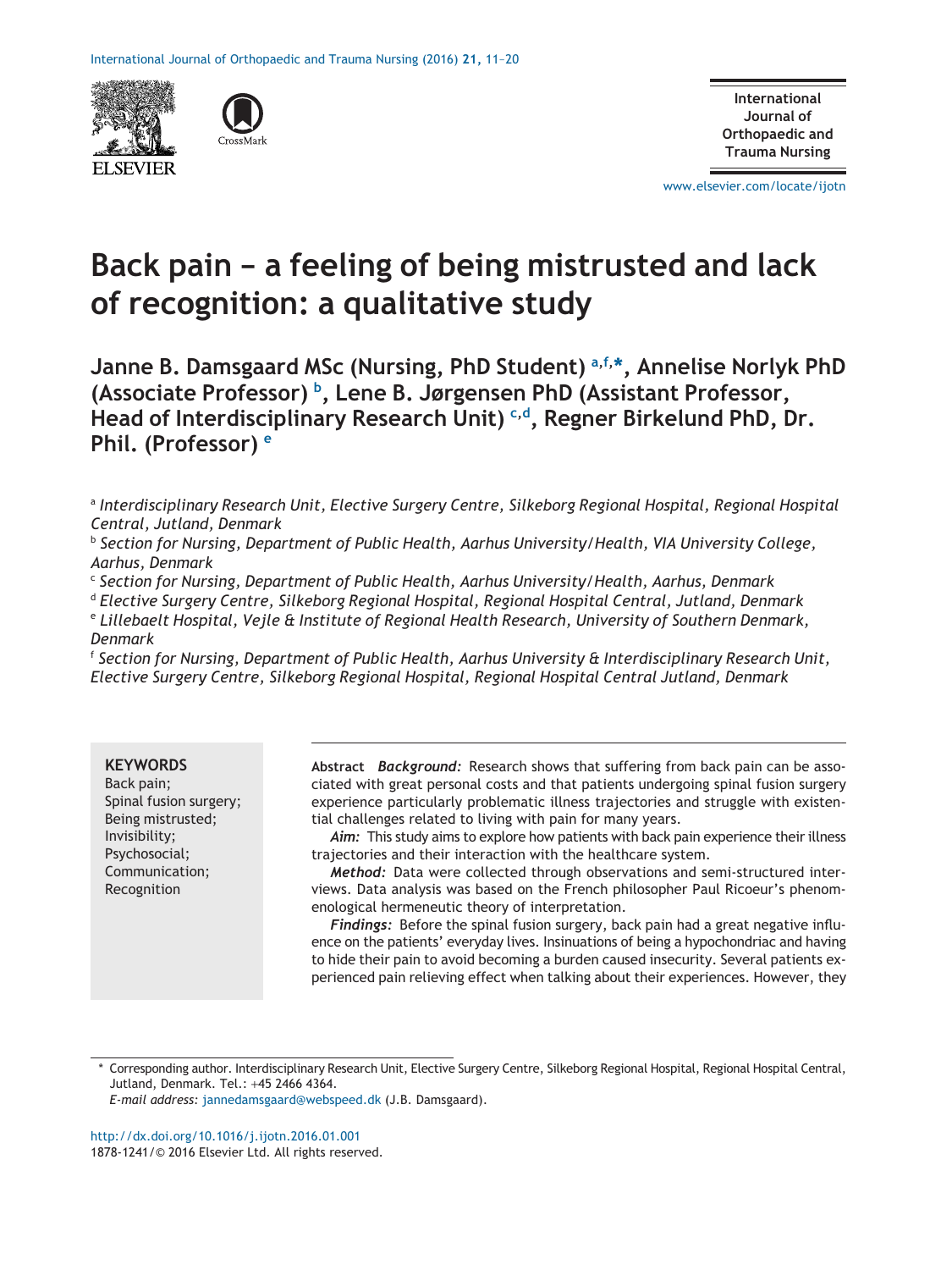felt that the healthcare professionals were pressed for time and were mainly interested in their physiological problems. Patients were left with a feeling of being mistrusted, powerlessness, insecurity and loss of identity.

*Conclusion:* Lifeworld-experiences are not given priority when dealing with patients suffering from back pain. To accommodate individual needs, aspects related to the patients' experiences of their illness trajectories should be taken into account regarding patient communication.

© 2016 Elsevier Ltd. All rights reserved.

#### **Editor comments**

There is a phenomenal burden of back pain in society. Many sufferers perceive a lack of understanding by those around them of how their chronic condition affects their lives. It is well documented that those who suffer chronic pain feel that they are not believed by others, including health professionals. It is rare for health professionals to have the capacity to show an interest in the individual's experiences and, yet, having others listen to them can have a positive impact. The findings of this study help those caring for patients with chronic back pain to understand how important being listened to and actively 'believed' can be.

JS-T

### **Background**

Studies have shown that living with back pain is generally associated with personal costs. It is an intrusive element in patients' lives and affects not only the patients themselves but also their relationships and jobs [\(Azoulay et al., 2005; Damsgaard et al.,](#page-8-0) [2015; Schlüter and Søndergaard, 2009\)](#page-8-0).

A literature review and several studies report how patients' everyday life experiences are overlooked or ignored by healthcare professionals and that the only treatment suggested is pain-relieving drugs [\(Azoulay](#page-8-0) [et al., 2005; Cohen and Deyo, 2013; Damsgaard et al.,](#page-8-0) [2015; Hermansen, 2014; Holm, 2003; Jansbøl, 2014;](#page-8-0) [Schlüter and Søndergaard, 2009\)](#page-8-0). Other studies show that patients with back pain are being referred to physiotherapists, with recommendations for training exercises and some healthcare professionals suggest surgery while others advise against it [\(Byström](#page-8-1) [et al., 2013; Macedo et al., 2009; Mirza and Deyo,](#page-8-1) [2007; Rushton et al., 2012; Saltychev et al., 2013\)](#page-8-1). The disparity among healthcare professionals causes the patients to be sent back and forth in the system [\(Damsgaard et al., 2015; Friis, 2014; Hermansen, 2014;](#page-8-2) [Holm, 2003\)](#page-8-2) and this seems to create a feeling of existential insecurity, doubt and social isolation for patients. The literature shows how this can evolve into a feeling of being mistrusted and exaggerating problems [\(Damsgaard et al., 2015; Friis, 2014; Hermansen,](#page-8-2) [2014; Holm, 2003; Papaiannou et al., 2009; Ugebrevet](#page-8-2) [Mandag Morgen, 2014\)](#page-8-2).

In Denmark, public expenses due to lower back problems comprise 16.8 billion DKK per year, of which some 65% are public transfers and around 35% are treatment related costs [\(Koch et al., 2011\)](#page-8-3). The prevalence of back pain is high and the personal costs attached to living with back pain therefore affect many patients. In fact, several studies demonstrate that, for patients with back pain, life can be so chaotic and traumatic that they are in danger of depression [\(Block, 2009; Lefebvre, 1981; Osborn and](#page-8-4) [Smith, 1998\)](#page-8-4). Prior to undergoing back surgery, patients often bring major psychosocial challenges with them that include personal, emotional, cognitive and behavioural aspects that can be associated with less favourable surgical outcomes [\(Block, 2009; Block](#page-8-4) [et al., 2003\)](#page-8-4). One study [\(DeBerard et al., 2001\)](#page-8-5) compared the outcomes of spinal fusion surgery in patients who had been referred for preoperative psychological evaluation (based on the recognition of the presence of psychosocial concerns) versus those who were not referred for such evaluation. The referred patients had much higher medical treatment costs than those who were not referred. Similarly, a follow up study found that good emotional health was associated with higher levels of physical functioning at 12 months and 24 months after the surgery [\(Trief et al., 2006\)](#page-9-0). These findings are supported by other studies which demonstrate that patients experience a variety of psychosocial challenges [\(Block, 2009; Papaiannou et al., 2009; Rolving et al.,](#page-8-4) [2014\)](#page-8-4).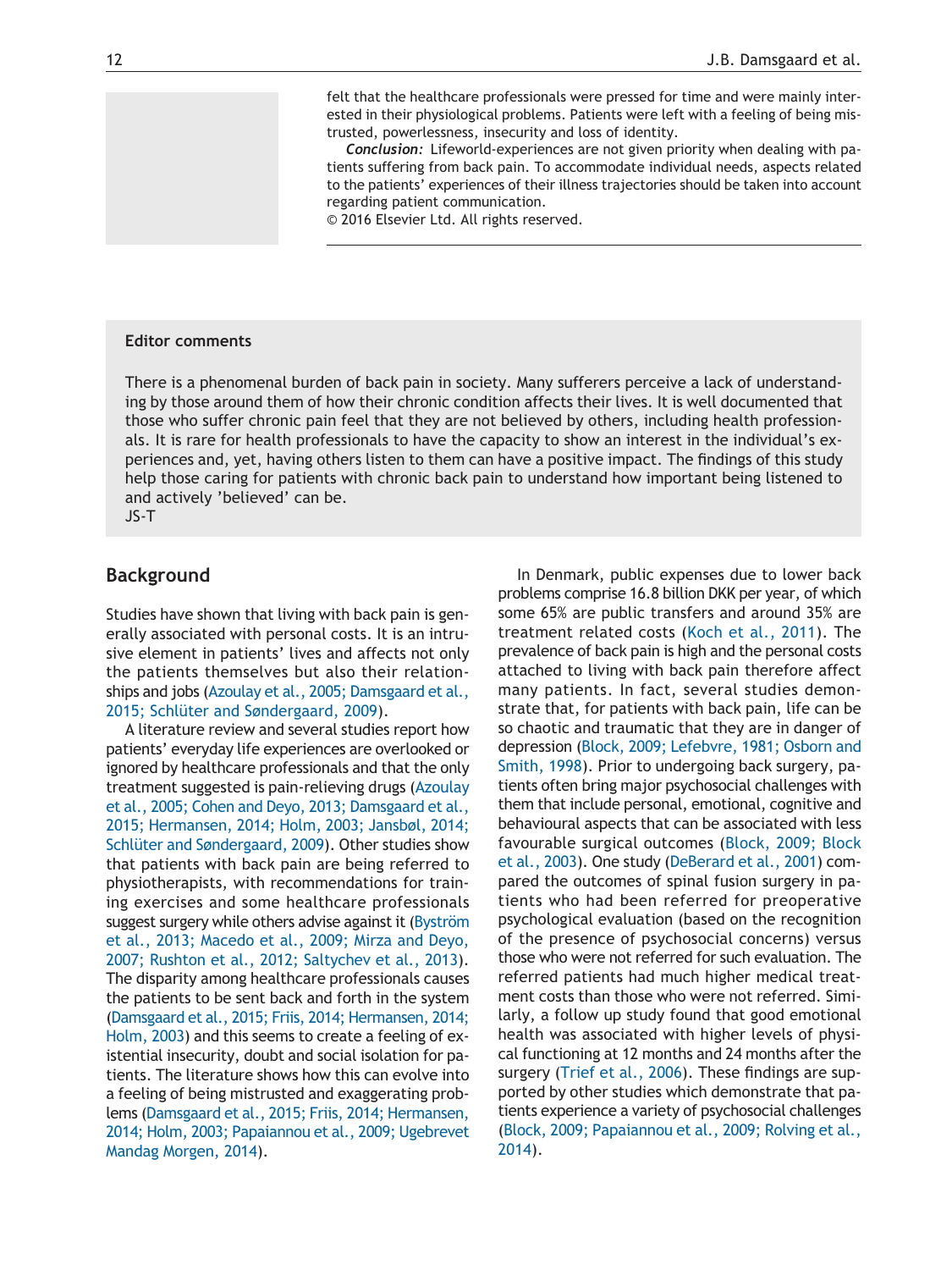Studies employ various quantitative methods such as screening and questionnaires which are important when trying to develop more effective ways of capturing and studying pain. However, the very multidimensional nature of pain in terms of physical and psychosocial aspects means it is difficult to quantify [\(Osborn and Rodham, 2010\)](#page-9-1). The unpredictability of pain provokes and demands explanations that cannot be answered merely by conventional biomedical evidence [\(Cahana, 2007\)](#page-8-6). A literature review exploring patient satisfaction showed that there is no coherence between the way patients fill in questionnaires and how they talk about their lived experiences in an interview [\(Riiskjær et al., 2011b\)](#page-9-2). During interviews patients make use of a more nuanced language. Patients are loyal to healthcare professionals and only voice dissatisfaction when they are able to explain themselves and be precise about it [\(Riiskjær et al., 2011a\)](#page-9-3).

By acknowledging that both quantitative and qualitative approaches can bring knowledge to the illness trajectory of patients undergoing spinal fusion surgery, we argue that the existential lifeworld phenomena of well-being can provide a necessary and deeper insight into the understanding of patients.

In our literature review [\(Damsgaard et al., 2015\)](#page-8-2) we have shown that there is a lack of knowledge and understanding of the illness trajectory of patients undergoing spinal fusion surgery. This article, therefore, describes a study that explores this aspect as well as the interaction with the healthcare system.

# **Aim**

The aim of the study was to explore how patients with back pain experience their illness trajectories and their interaction with the healthcare system.

#### **Methods**

#### **Design**

The study involved interviews supplemented with observations and applied Paul Ricoeur's phenomenological hermeneutic theory of interpretation in processing the collected data [\(Ricoeur, 1979\)](#page-9-4). According to Ricoeur, the aim of a phenomenological hermeneutic interpretation of a text is to understand the world opened in front of the text. Thus, interpretation is to move from what the text says to what the text speaks about [\(Ricoeur, 1976\)](#page-9-5). Striving to interpret, understand and create meaning and thereby achieve deeper insight and new knowledge, the patients' lived experiences were therefore explored through descriptions gained in the interviews [\(Fogh, 1997; Kvale, 1997; Ricoeur, 1979\)](#page-8-7).

#### **Participants**

Data generation was performed by the first author at an orthopaedic department in an elective surgery centre at a Danish regional hospital. The orthopaedic ward consisted of 25 beds. Regardless of the specific diagnosis, ten patients undergoing spinal fusion surgery were consecutively included. Due to personal reasons, two patients declined to participate in the study for which reason the following two patients were asked. Four men and six women aged 48–82 participated.

#### **Data collection**

To obtain deeper insight, and thereby qualify the interviews, the researcher made observations in the orthopaedic outpatient department beforehand (i.e. followed a patient, attended a spinal fusion surgery and was present in the hospital ward, the hospital hotel and at patient information meetings) [\(Dahlberg](#page-8-8) [et al., 2001, 2008; Hastrup et al., 2012; Husserl, 1970;](#page-8-8) [Martinsen and Norlyk, 2012\)](#page-8-8).

To achieve openness in the interviews, patients were asked broad and open-ended questions in which they were asked to describe how they experienced their illness trajectory [\(Fogh, 1997; Kvale and](#page-8-7) [Brinkmann, 2009; Lindseth and Norberg, 2004\)](#page-8-7). Subsequently the interview was conducted as a conversation where the interviewer remained attentive and responsive in order to ask follow-up questions that could elaborate relevant aspects in the patients' stories [\(Fogh, 1997\)](#page-8-7). The participants were interviewed twice. The first interview took place just after surgery during hospitalisation. The opening question was: "Can you please tell me about how you have experienced living with back pain?". This was followed by the question: "Can you please tell me about how you have experienced your interaction with the healthcare system?".

The second interview took place in the patients' homes approximately two months after discharge. Transcripts of the first interview were read and reread several times to identify important issues to follow up. Initially, however, the interviewer began with the opening question: "Can you please tell me about how you experienced the decision of undergoing surgery?". This was followed by the question: "Can you please tell me about how life is after the surgery?". The interviews were recorded, lasted between 60 and 90 minutes and were subsequently transcribed verbatim.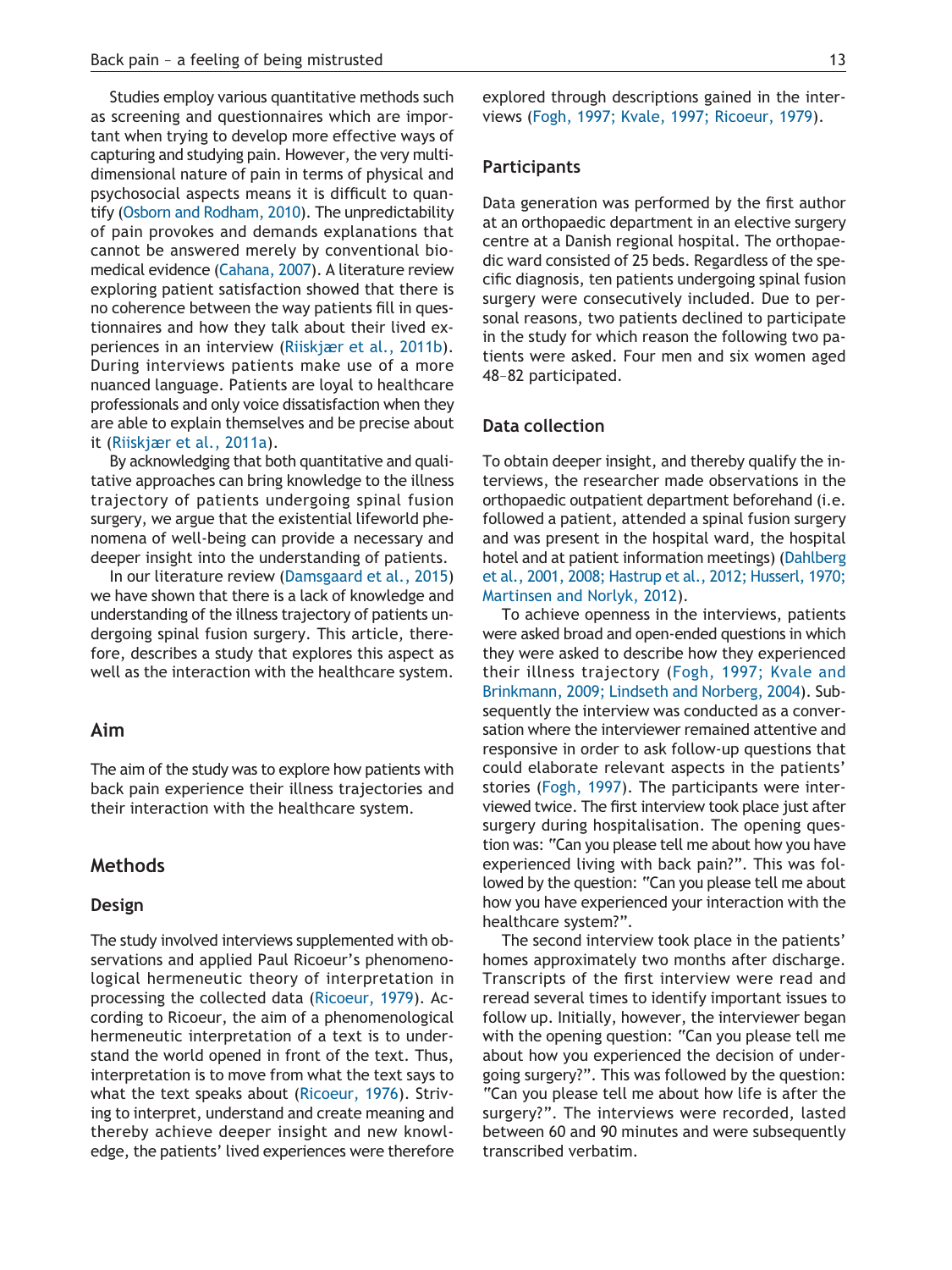#### **Ethical considerations**

The study followed the Northern Federation ethical guidelines for nursing research in Nordic countries [\(Northern Nurses' Federation, 2003\)](#page-8-9). Written and verbal information about the purpose of the study, the right to withdraw and that anonymity was guaranteed was provided. The patients received a letter including an explanation of the study and a consent form to sign. After approximately one week, this was followed up by a telephone call from a nurse. The patients were asked if they wanted to participate and if they had any questions. Approval from the Danish Data Protection Agency was obtained (case number: 1-16-02-65-13).

#### **Data analysis and interpretation**

The analysis and interpretation of the data comprised an on-going, three-level process (see [Table 1\)](#page-4-0); starting with a naïve reading, followed by a structural analysis and, finally, a comprehensive understanding [\(Ricoeur, 1979\)](#page-9-4).

In the naïve reading, the text was read to achieve an initial understanding of the data "what is said" – and a beginning sense of the interpretation – "what the text speaks about" [\(Gulddal and Møller, 1999;](#page-8-10) [Hermansen and Rendtorff, 2002; Ricoeur, 1979\)](#page-8-10). This process provided a general sense of the text as a whole as well as an overall initial understanding of the meaning of how patients undergoing spinal fusion surgery experienced their illness trajectory and their interaction with the healthcare system.

In the structural analysis, the naïve reading was substantiated to achieve meanings that constituted the essential meaning of the lived experience, i.e. a deeper understanding of "what was actually said". The analysis was characterised by an intensive dialogue with the text, moving between the interview texts and emerging patterns of meaning [\(Dreyer, 2009; Norlyk, 2009\)](#page-8-11).

The last level of interpretation was conducted as a comprehensive understanding that entailed revising, broadening and deepening the awareness through critical reflection [\(Hermansen and Rendtorff, 2002;](#page-8-12) [Rendtorff, 2000; Ricoeur, 1979\)](#page-8-12). The themes derived from the text in the structural analysis became the basis of the discussion of the findings. In this indepth interpretation, relevant theoretical perspectives as well as existing research were included and explored in order to achieve new knowledge [\(Ricoeur,](#page-9-4) [1979\)](#page-9-4). This was followed by discussing the themes and subthemes according to existing research.

The in-depth interpretation included theoretical perspectives concerning 'Invisibility' and 'Social Identity' as understood by the German philosopher Axel Honneth. Reflections regarding communicative actions and the concept of 'System and Lifeworld' as understood by the German sociologist and philosopher Jürgen Habermas were also applied.

# **Findings**

#### **Naïve reading**

The naïve reading of the texts showed that the paramount issue for patients was their back pain and, in this context, psychosocial issues also played a significant role. The typical example was that for several years before the surgery patients had been plagued by back pain which had had a negative impact on their daily lives in terms of work, family and relationships with friends. The pain had also led to a change in the way they perceived themselves – the pain had come to define them as human beings and made them insecure.

In this context, the crucial point was that others were not able to see and understand the situation they were in because their suffering was not visible to the naked eye. Also, the interaction with the healthcare system contributed to the patients feeling insecure. They experienced a process that was marked by conflicting statements from different care providers regarding diagnosis and treatment options and they felt that the healthcare professionals almost exclusively cared about their condition – they were interested in them as patients not as people.

#### **Structural analysis**

In the structural analysis, two main themes were identified: *To live with invisible pain and a feeling of being mistrusted* and *To live with the struggle for recognition*.

#### **To live with invisible pain and a feeling of being mistrusted**

The fact that back problems and pain are not visible and identifiable to other people was highlighted by most patients as the reason why they did not feel that their illness was recognised as a real problem. The patients referred to their pain as 'invisible'. There were no physical signs as opposed to, for example, patients suffering from hip pain where limping is visible and ascertainable. Although in constant pain, the patients could smile and act as if nothing was wrong.

But the invisibility of the pain meant that the patients had become particularly sensitive and alert to what other people might think. The patients' lives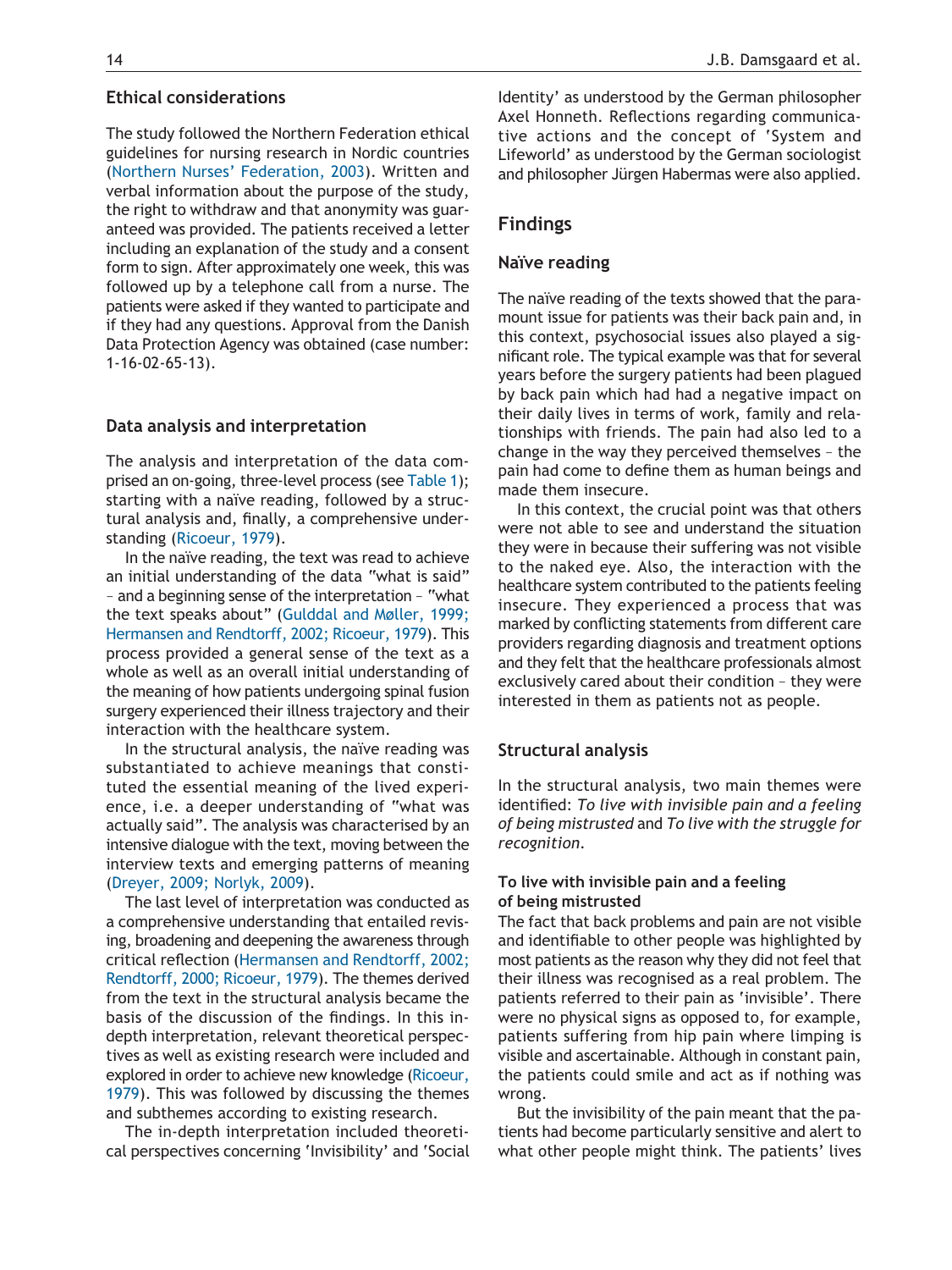<span id="page-4-0"></span>**Table 1** Example of the analysis process – from quote to theme.

| Meaning units/guotations<br>"What is said"                                                                          | Units of significance<br>"What the text speaks about"                                                | Themes and sub-themes                                                                                                                    |
|---------------------------------------------------------------------------------------------------------------------|------------------------------------------------------------------------------------------------------|------------------------------------------------------------------------------------------------------------------------------------------|
| "But there's no reason for me to phase out Oxycontin                                                                | The fact that back problems and back pain are not                                                    | To live with invisible pain and a feeling of being                                                                                       |
| only to start taking Oxynorm. Then he quietly says,<br>'Do you feel, you can't do without them'? What do you        | visible to other people is perceived as the reason<br>why patients do not feel that their illness is | mistrusted<br>• A life with experiences of insinuations and being                                                                        |
| mean? 'Well, there are people who become addicted'.                                                                 | recognised as a real problem.                                                                        | mistrusted                                                                                                                               |
| I think we're talking past each other. I actually want                                                              | This feeling is triggered by questions, experiences                                                  | • To lose faith in your own judgement,<br>experiencing a sense of unreliability,<br>powerlessness and insecurity about your<br>identity. |
| out of it. That feeling of being under suspicion shook                                                              | of innuendo and suspicious remarks from the                                                          |                                                                                                                                          |
| me. I thought, is there something wrong with me? I                                                                  | outside world insinuating that the back pain is not                                                  |                                                                                                                                          |
| almost believed that."                                                                                              | as bad as the patient describes it to be.                                                            |                                                                                                                                          |
| "You have to put up with a lot of pain, but you can't                                                               | These kinds of experiences cause the patients to                                                     |                                                                                                                                          |
| live like that in the long run. I couldn't lie to her                                                               | downplay their back problems; for example, by                                                        |                                                                                                                                          |
| either. It was obvious. I'm very open and honest, and                                                               | failing to tell their family about their pain and                                                    |                                                                                                                                          |
| think that you have to tell it like it is, and therefore,<br>I've also been conflicted about it. We must be able to | hiding it instead.                                                                                   |                                                                                                                                          |
| talk about everything. That's what I said to my                                                                     |                                                                                                      |                                                                                                                                          |
| children, and then I did the opposite myself."                                                                      |                                                                                                      |                                                                                                                                          |
| "It should be the case that when someone asks you                                                                   | The patients experience the communication with                                                       | To live with the struggle for recognition                                                                                                |
| how you are, they're willing to listen - that is healing.                                                           | the healthcare professionals as very important and                                                   | • To listen                                                                                                                              |
| For example, someone put his hand on my shoulder                                                                    | that it could even have a pain relieving effect.                                                     | • Recognition and time                                                                                                                   |
| and asked if I was all right. So I said no, not really! And                                                         | However, the interaction with the healthcare                                                         | • Mutual understanding.                                                                                                                  |
| you know what, I told him everything. He sat quietly                                                                | professionals is often pressed for time and the                                                      |                                                                                                                                          |
| and took everything in. He was very understanding."                                                                 | communication is characterised by conversations in                                                   |                                                                                                                                          |
| "A little chat would be nice. But it is mostly: Do you                                                              | which information is presented in a way that makes                                                   |                                                                                                                                          |
| have a fever, do you have pain?"                                                                                    | it difficult to understand.                                                                          |                                                                                                                                          |
| " well, he explained it to me, but I couldn't                                                                       |                                                                                                      |                                                                                                                                          |
| remember what it was he was going to do to me. I<br>couldn't remember what he called it."                           |                                                                                                      |                                                                                                                                          |
|                                                                                                                     |                                                                                                      |                                                                                                                                          |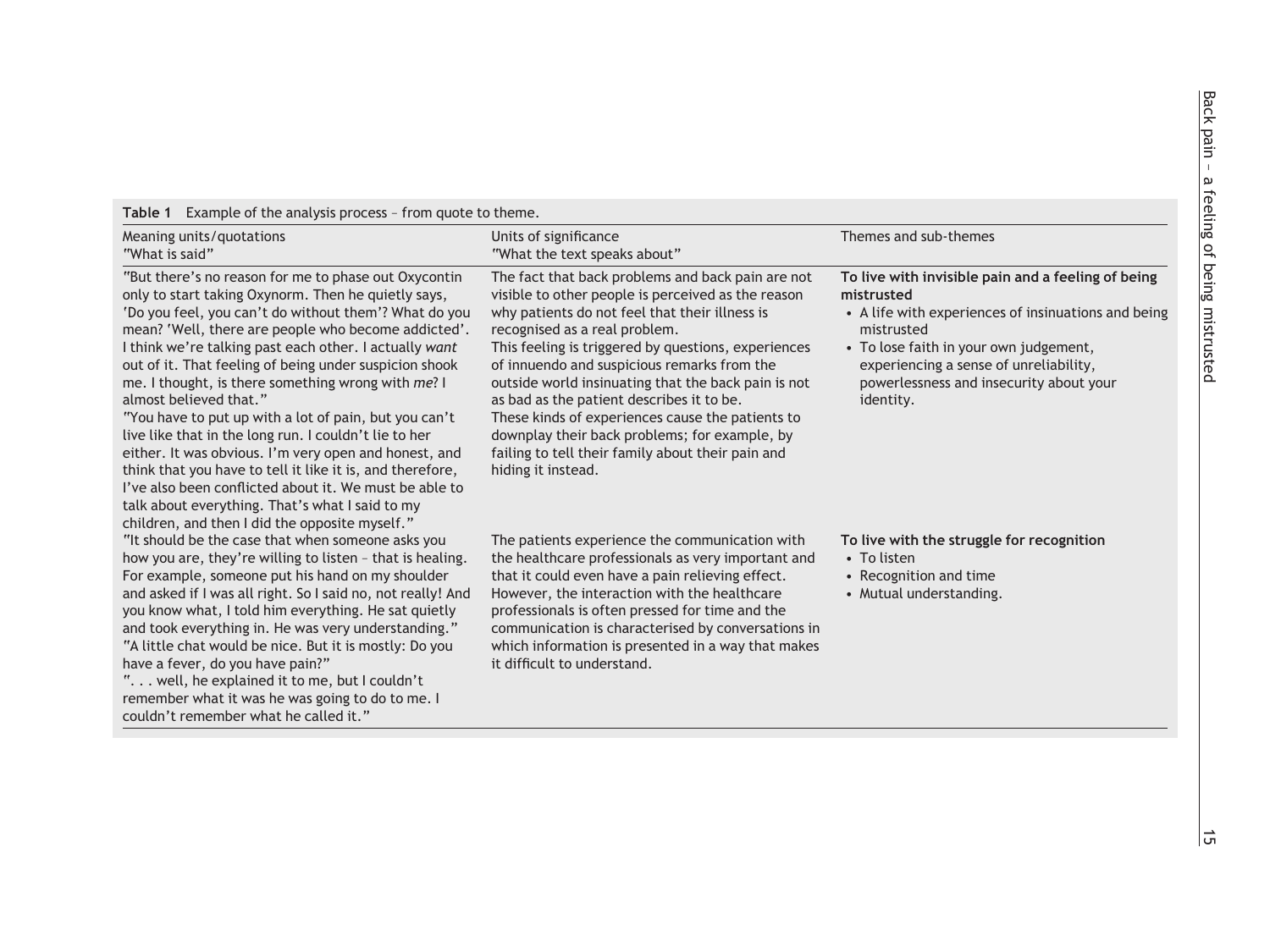with back pain had become characterised by insecurity and feelings of powerlessness. These feelings were, in most cases, triggered by experiences of mistrusting remarks and insinuations from the outside world, indicating that their pain was not as bad as the patient made it out to be, that the patient may have been trying to 'con' their way into receiving public services or that the patient was a hypochondriac.

Many patients had experienced situations at their workplace when they repeatedly had to explain and defend themselves regarding their condition. For example, one patient told of how it made him feel discouraged and sad when colleagues questioned how he could be in so much pain while still being able to do his job:

*"They asked me 'how can you ride your bike when you hurt so much? How are you able to come to work? Why don't you call in sick?' In the end, I didn't have the energy to answer them".*

Such experiences typically caused the patients to 'put on a brave face' in front of their immediate family and downplay their back problems. Patients told how they, in order not to be a burden, omitted telling their family about their pain and instead tried to hide it. However, it was experienced as a burden for patients to hide how they really felt and it triggered moral qualms as they, for instance, lied to their children about not being in pain. One patient clarified this by recounting an experience with his daughter:

*"You have to put up with a lot of pain, but you can't live like that in the long run. I couldn't lie to her either. It was obvious. I'm very open and honest, and think that you have to tell it like it is, and therefore, I've also been conflicted about it. We must be able to talk about everything. That's what I said to my children, and then I did the opposite myself".*

Some patients had experienced situations where they felt mistrusted and had to defend themselves; not only to colleagues, family and friends, but also to healthcare professionals. Furthermore, they told how they had experienced situations where they had felt under suspicion for trying to 'cheat' their way to more pain medication than they had been prescribed:

*"But there's no reason for me to phase out Oxycontin only to start taking Oxynorm. Then he quietly says, 'Do you feel, you can't do without them'? What do you mean? 'Well, there are people who become addicted'. I think we're talking past each other. I actually want out of it. That feeling of being under suspicion shook me. I thought, is there something wrong with me? I almost believed that".*

Such experiences caused the patients to feel violated and insecure and they lost confidence in their own judgement - they came to doubt themselves and whether they were imagining the pain. Therefore, untrustworthiness was a phenomenon they associated with their situation.

In other words, the patients felt that the back pain had become so influential in their everyday lives that it had changed the way they perceived themselves.

#### **To live with the struggle for recognition**

The patients considered communication with healthcare professionals extremely important and it was considered crucial that they were met by an acknowledging attitude. They described how a positive interaction with healthcare professionals could actually have a pain relieving effect. They felt that their pain was recognised when the healthcare professionals listened and gave them the opportunity to talk about issues and problems that concerned them:

*"It should be the case that when someone asks you how you are, they're willing to listen – that is healing. For example, someone put his hand on my shoulder and asked if I was all right. So I said no, not really! And you know what, I told him everything. He sat quietly and took everything in. He was very understanding".*

However, too often, patients experienced that the interaction with healthcare professionals was characterised by being pressed for time. The time at hand was almost exclusively used for explanations and questions regarding practicalities, e.g. regarding medication or how a treatment would take place:

*"It would be nice to have a little chat. But it is mostly: 'Do you have a fever, do you have pain?' It should be allowed to say: You know what, I'm feeling mentally uncomfortable. There are some things I haven't processed".*

It was not only time that was crucial for the patients – the interaction with healthcare professionals was also characterised by conversations about many details that were not always presented in a way that patients could follow and understand:

*". . . well, he explained it to me, but I couldn't remember what it was he was going to do to me. I couldn't remember what he called it. He explained it to me several times, but well, all those fancy expressions, I don't understand them. I couldn't remember them".*

Some patients felt that healthcare professionals failed to create relationships where they were able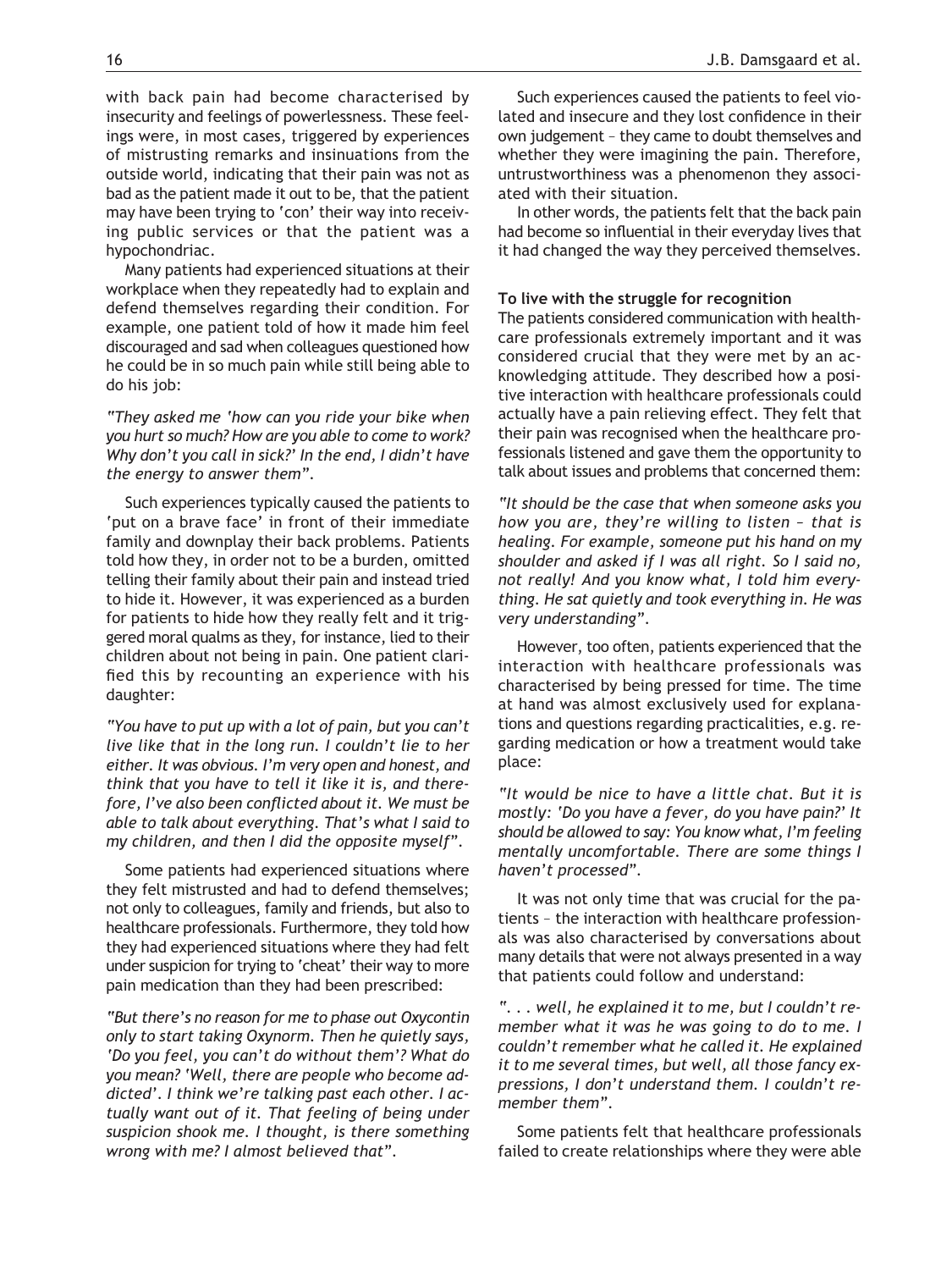to talk to them about treatment options in an understandable way. Such experiences contributed to the patients losing hope of getting better and led to a feeling of powerlessness.

# **Comprehensive understanding**

#### **A feeling of being invisible**

The data show that the patients' back pain had had a significant impact on their daily lives and had also led to a change in the way they perceived themselves - the pain had come to define them as human beings. The fact that others could not see and understand the situation they were in was a crucial factor. The experience of insinuating remarks and a sense of being mistrusted caused insecurity and led to patients downplaying their back problems in order not to be a burden.

Axel Honneth writes about the importance of the human experience of being recognised as an individual and the opposite  $-$  lack of recognition. In the article *Invisibility: On the Epistemology of 'Recognition'* [\(Honneth, 2003\)](#page-8-13) he connects the phenomenon of 'recognition' closely to visibility, while 'violation' is connected to invisibility, where the other person may be seen or registered, but is not assigned authority [\(Juul, 2011\)](#page-8-14) – not recognised as an equal and trustworthy person.

Honneth refers to the book "Invisible Man" whose protagonist feels humiliated when he repeatedly experiences that other people see through him. The invisibility is not a physical condition. He is not literally invisible. It is the experience of other people's rejection that causes him to feel non-visible [\(Ellison,](#page-8-15) [1952\)](#page-8-15):

*"I am an invisible man. No, I am not a spook like those who haunted Edgar Allan Poe; nor am I one of your Hollywood-movie ectoplasms. I am a man of substance, of flesh and bone, fiber and liquids – and I might even be said to possess a mind. I am invisible, understand, simply because people refuse to see me. . . . When they approach me they see only my surroundings, themselves, or figments of their imagination –indeed, everything and anything except me." [\(Ellison, 1952\)](#page-8-15)*

Through this narrative, Honneth explains how a human being can experience not being recognised, but rather feel 'overlooked' and violated in social contexts [\(Honneth, 2003; Honneth and Margalit,](#page-8-13) [2001\)](#page-8-13). This is perceived as disappearing as a person and it has nothing to do with physical non-presence, but the non-existence of social significance.

In our everyday use of language, there are inherent patterns of approval or disapproval, so when the patients felt mistrusted and met by insinuations and negative remarks, they were 'injured' in regard to a positive understanding of themselves. According to Honneth, every human being is dependent on a positive self-image which is supported by others and the experience of being disrespected carries with it the danger of an injury that can bring the identity of the person as a whole to the point of collapse [\(Honneth, 1995\)](#page-8-16).

When patients found themselves in social contexts where their pain was not recognised, it caused them to feel that they were not being recognised as human beings. The feeling of being mistrusted leads to them beginning to doubt their own experiences and becoming insecure. It can even mean that some patients hide their pain in order not to be a burden. In this way the experience of invisibility can emerge from the patients themselves. Over and over, the patients experienced being invisible in social contexts, thereby establishing a vicious circle which confirmed the feeling of lack of recognition.

# **The patients' lived experiences and the healthcare system**

Patients experienced pathways that were marked by conflicting statements from the healthcare professionals about diagnoses and treatment options and they felt that they were almost exclusively interested in their physical condition and not in them as human beings – the interaction with the healthcare system meant that some patients felt that they 'disappeared' as a human being.

Jürgen Habermas speaks about how the lifeworld is 'colonialized' (overpowered) by the system [\(Habermas, 1986a, 1986b; Nørager, 1998\)](#page-8-17). Patients' everyday perspectives are met by a biomedical understanding that mainly focuses on the physical defect/the back pain but, according to the patients, overlooks the fact that living with back pain causes existential challenges. From a biomedical understanding of man – which to some extent characterises the healthcare professionals' approach – the main focus is on healing, disease, the best professional treatment, evidence and professional judgement. However, this is not necessarily the focus of the patient – each patient encounters illness in their own way. From this perspective, it becomes easier to understand why the patients expressed that the healthcare professionals were not interested in them as people and that they felt like objects in the treatment process – and why they became insecure and developed low self-esteem. The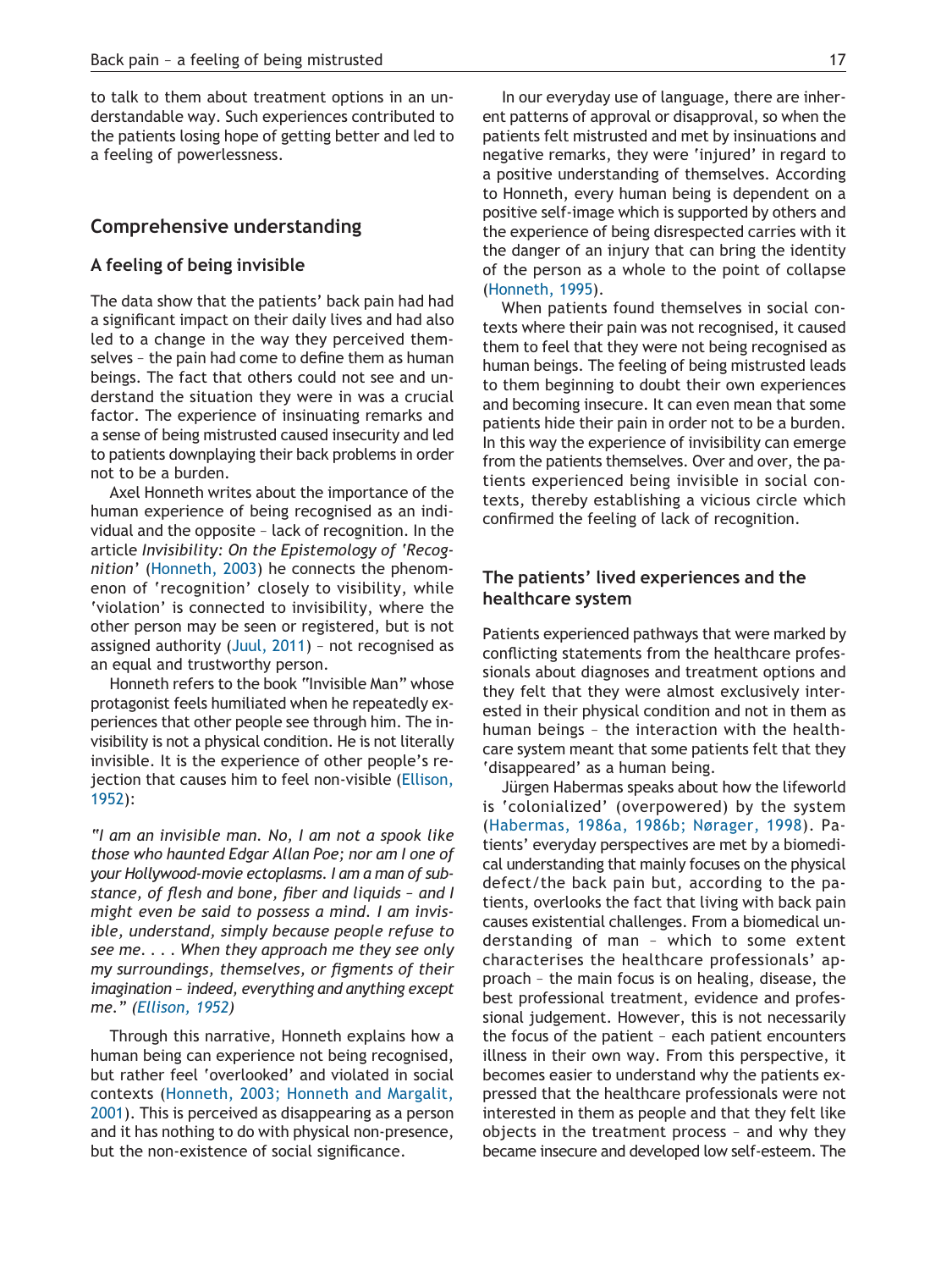biomedical perspective does not take into account the fact that the patients' illness experiences are made up of a complex reality which envelops their illness situation. Here, dialogue and relational conditions are essential to identify the social and individual needs and preferences [\(Honneth, 1995, 2003,](#page-8-16) [2006; Honneth and Margalit, 2001\)](#page-8-16).

The existential view of well-being is pivotal and provides a direction of care and practice that is not only curing but is also focused on the patients' health as a whole including both the physical and the psychosocial aspects [\(Dahlberg et al., 2009; Galvin and](#page-8-18) [Todres, 2013\)](#page-8-18) As the Swedish nurse and professor Karin Dahlberg stresses:

*"To enhance a more holistic patient approach – a view of* well-being – *practice must be informed by a more in-depth understanding of the lifeworld experiences of the patients. This can be pursued through intense curiosity about the descriptions of others' experiences – what things are for them". [\(Dahlberg et al., 2009\)](#page-8-18)*

The caring philosophy 'Lifeworld-led care' is developed based on a perspective that recognises the complexity of health and illness [\(Dahlberg et al.,](#page-8-18) [2009; Norlyk et al., 2013; Todres et al., 2007\)](#page-8-18). Embedded in this approach is an understanding of man's 'well-being' which focuses on opportunities based on experiences from everyday life [\(Dahlberg et al.,](#page-8-18) [2009\)](#page-8-18).

# **Discussion**

In agreement with the conclusions of other studies, the experience of being mistrusted, untrustworthiness, losing faith in one's own judgement and powerlessness are important existential and psychosocial aspects that could influence the outcome of the perceived effect of back surgery [\(DeBerard et al., 2001;](#page-8-5) [Trief et al., 2006\)](#page-8-5). The present study shows that the patients' interaction with healthcare professionals and their various statements can cause insecurity. The fact that patients, paradoxically, can come to doubt the value of their own knowledge of their condition is new and important knowledge.

A study investigating cancer patients and their rehabilitation shows that a fragmented perspective of man based on diagnosis, treatment and cure dominates in the discourse of the hospital world [\(Mikkelsen](#page-8-19) [et al., 2008\)](#page-8-19). The authors concluded that the fragmentation serves as inclusion and exclusion criteria for conversation about care and treatment. In light of Habermas' theoretical perspectives, their study shows that some patients therefore feel abandoned in an *existential void* after discharge. The study draws attention towards focusing on communication about the experiences of these 'voids' consisting of existential and psychosocial dimensions [\(Mikkelsen et al., 2008\)](#page-8-19).

The present study results show that it is essential to recognise and prioritise patients' everyday experiences/lifeworld during communication, so that their illness problems become visible and form the basis for the common conversation. This is in line with Mikkelsen et al. and, furthermore, imputes an additional dimension by emphasising the importance of a more holistic care mind-set.

In light of the present study's results, it is crucial that, in communicating with patients, their lifeworld is recognised and forms the basis and the framework for action in connection with care and treatment that focuses on the patient.

# **Limitations of the study**

We wanted to disclose the essential meaning of being in the lifeworld of the patient [\(Lindseth and Norberg,](#page-8-20) [2004\)](#page-8-20) with back pain. A text never has only one meaning – there is, according to Ricoeur, not just one probable interpretation [\(Ricoeur, 1974\)](#page-9-6). However, all possible interpretations are not equally probable to the interpreter – the most probable interpretation of the text is the one that makes sense of the greatest number of details as they fit into a whole and one that renders all that can be brought forth by the text [\(Klemm, 1983\)](#page-8-21). The internal consistency of the interpretation and the plausibility in relation to competing interpretations were therefore considered throughout the entire process through discussions between the authors [\(Lindseth and](#page-8-20) [Norberg, 2004\)](#page-8-20).

# **Conclusion and implications for practice**

This study highlights that the patients are experiencing a sense of powerlessness and being mistrusted as is expressed in a sense of insecurity and 'disappearing' as a person, i.e. being 'invisible'. Therefore, focusing on the physiological problems is insufficient to secure well-organised patient pathways for patients with back pain. It is essential to include existential and psychosocial aspects in a dialogue based communication with the patients. This new knowledge calls attention to a need for the healthcare professionals' awareness and ability to build on lifeworld aspects in the communication in order to recognise and secure the patients' wellbeing and recovery.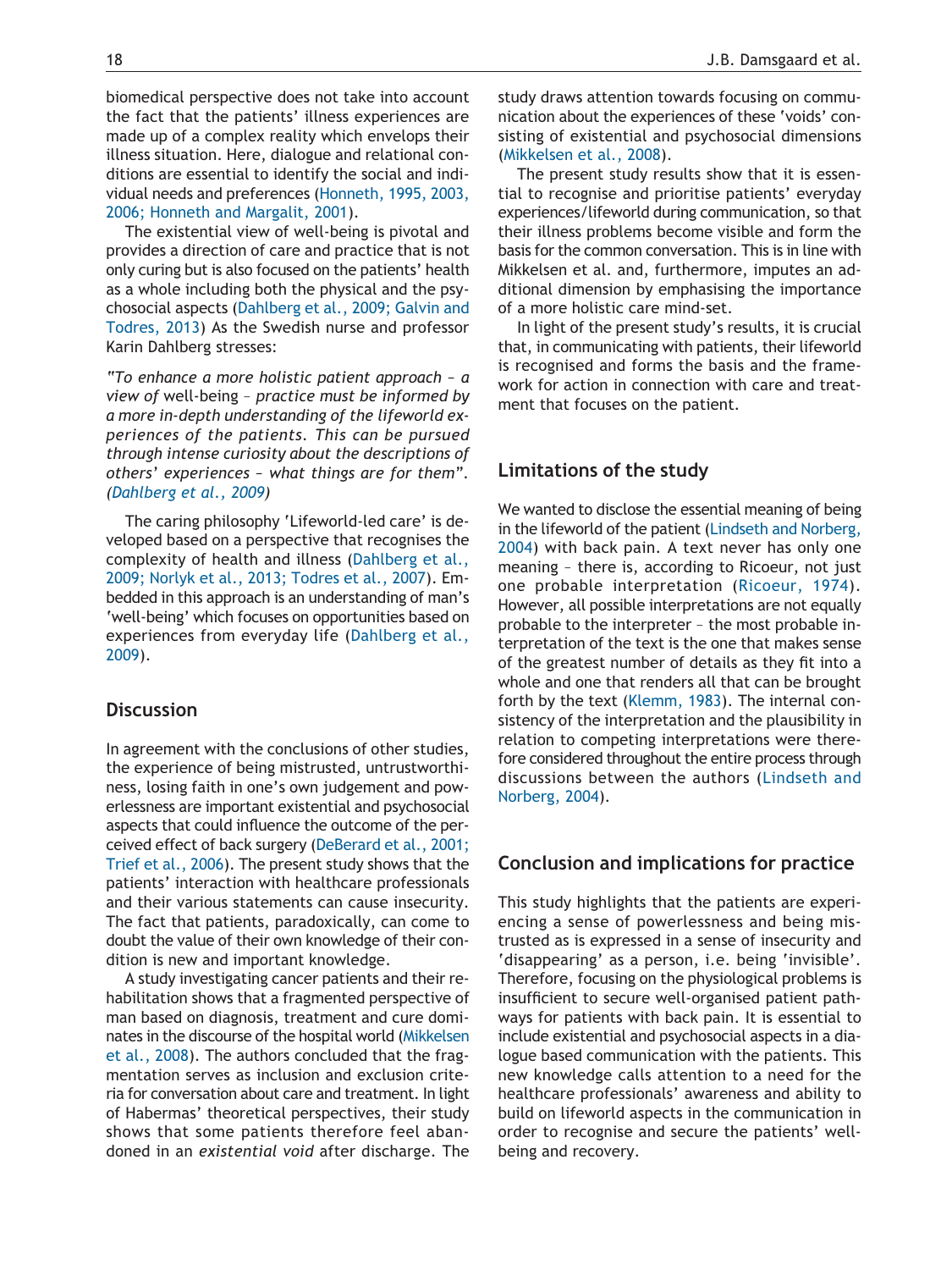# **Conflict of interest statement**

There are no conflicts of interest for the authors of this manuscript.

# **Funding source**

Funding for translation and language revision for this article has been received from the Nordic College of Caring Science Research Fund.

# **References**

- <span id="page-8-0"></span>[Azoulay, L., Ehrmann-Feldman, D., Truchon, M., Rossignol, M.,](http://refhub.elsevier.com/S1878-1241(16)00002-2/sr0010) [2005. Effects of patients-clinician disagreement in occupa](http://refhub.elsevier.com/S1878-1241(16)00002-2/sr0010)[tional low back pain: a pilot study. Disability and Rehabilita](http://refhub.elsevier.com/S1878-1241(16)00002-2/sr0010)[tion 27 \(14\), 817–823.](http://refhub.elsevier.com/S1878-1241(16)00002-2/sr0010)
- <span id="page-8-4"></span>[Block, A.R., 2009. Psychological screening of spine surgery can](http://refhub.elsevier.com/S1878-1241(16)00002-2/sr0015)[didates. Bonica's Management of Pain 75, 1143–1151.](http://refhub.elsevier.com/S1878-1241(16)00002-2/sr0015)
- [Block, A.R., Gatchell, R.J., Deardorff, W.W., Guyer, R.D., 2003.](http://refhub.elsevier.com/S1878-1241(16)00002-2/sr0020) [The Psychology of Spine Surgery. American Psychological As](http://refhub.elsevier.com/S1878-1241(16)00002-2/sr0020)[sociation, Washington, DC.](http://refhub.elsevier.com/S1878-1241(16)00002-2/sr0020)
- <span id="page-8-1"></span>[Byström, M.G., Rasmussen-Barr, E., Grooten, W.J.A., 2013. Motor](http://refhub.elsevier.com/S1878-1241(16)00002-2/sr0025) [control exercises reduces pain and disability in chronic and](http://refhub.elsevier.com/S1878-1241(16)00002-2/sr0025) [recurrent low back pain. Spine 6 \(38\), 350–358.](http://refhub.elsevier.com/S1878-1241(16)00002-2/sr0025)
- <span id="page-8-6"></span>[Cahana, A., 2007. Pain and philosophy of the mind. Pain XV \(5\),](http://refhub.elsevier.com/S1878-1241(16)00002-2/sr0030) [1.](http://refhub.elsevier.com/S1878-1241(16)00002-2/sr0030)
- [Cohen, S.P., Deyo, R.A., 2013. A call to arms: the credibility gap](http://refhub.elsevier.com/S1878-1241(16)00002-2/sr0035) [in interventional pain medicine and recommendations for future](http://refhub.elsevier.com/S1878-1241(16)00002-2/sr0035) [research. Pain Medicine 14, 1280–1283.](http://refhub.elsevier.com/S1878-1241(16)00002-2/sr0035)
- <span id="page-8-8"></span>[Dahlberg, K., Dahlberg, H., Nyström, M., 2008. Reflective Lifeworld](http://refhub.elsevier.com/S1878-1241(16)00002-2/sr0040) [Research, 2nd ed. Studentlitteratur AB, Lund.](http://refhub.elsevier.com/S1878-1241(16)00002-2/sr0040)
- <span id="page-8-18"></span>[Dahlberg, K., Todres, L., Galvin, K., 2009. Lifeworld-led health](http://refhub.elsevier.com/S1878-1241(16)00002-2/sr0045)[care is more than patient-led care: an existential view of well](http://refhub.elsevier.com/S1878-1241(16)00002-2/sr0045)[being. Medicine, Health Care, and Philosophy \(12\), 265–271.](http://refhub.elsevier.com/S1878-1241(16)00002-2/sr0045)
- <span id="page-8-2"></span>[Damsgaard, J.B., Jørgensen, L.B., Norlyk, A., Thomas, J.,](http://refhub.elsevier.com/S1878-1241(16)00002-2/sr0050) [Birkelund, R., 2015. Acknowledging the patient with back pain:](http://refhub.elsevier.com/S1878-1241(16)00002-2/sr0050) [a systematic review based on thematic synthesis. European](http://refhub.elsevier.com/S1878-1241(16)00002-2/sr0050) [Journal of Person Centered Healthcare 3 \(1\), 37–47.](http://refhub.elsevier.com/S1878-1241(16)00002-2/sr0050)
- <span id="page-8-5"></span>[DeBerard, M., Masters, K.S., Colledge, A.L., Schleusener, R.L.,](http://refhub.elsevier.com/S1878-1241(16)00002-2/sr0055) [Schlegel, J.D., 2001. Outcomes of posterolateral lumbar fusion](http://refhub.elsevier.com/S1878-1241(16)00002-2/sr0055) [in Utah patients receiving worker's compensation. Spine 26,](http://refhub.elsevier.com/S1878-1241(16)00002-2/sr0055) [738–747.](http://refhub.elsevier.com/S1878-1241(16)00002-2/sr0055)
- <span id="page-8-11"></span>[Dreyer, P., 2009. A Phenomenological Hermeneutical Study among](http://refhub.elsevier.com/S1878-1241(16)00002-2/sr0060) [Young Men with Duchenne's Muscular Dystrophy in Denmark.](http://refhub.elsevier.com/S1878-1241(16)00002-2/sr0060) [Faculty of Health Sciences, Aarhus University, Aarhus.](http://refhub.elsevier.com/S1878-1241(16)00002-2/sr0060)
- <span id="page-8-15"></span>[Ellison, R., 1952. Invisible Man. Second Vintage International](http://refhub.elsevier.com/S1878-1241(16)00002-2/sr0065) [Edition, 1995 ed. Random House Inc., New York, p. 3.](http://refhub.elsevier.com/S1878-1241(16)00002-2/sr0065)
- <span id="page-8-7"></span>[Fogh, J., 1997. Med samtalen som udgangspunkt](http://refhub.elsevier.com/S1878-1241(16)00002-2/sr0070) – Det kvalitative [forskningsinterview. Akademisk Forlag, København.](http://refhub.elsevier.com/S1878-1241(16)00002-2/sr0070)
- [Friis, C., 2014. 24. marts. Kroniske syge kræver handling. Fyns](http://refhub.elsevier.com/S1878-1241(16)00002-2/sr0075) [Amts Avis.](http://refhub.elsevier.com/S1878-1241(16)00002-2/sr0075)
- [Galvin, K., Todres, L., 2013. Caring and Well-being. A Lifeworld](http://refhub.elsevier.com/S1878-1241(16)00002-2/sr0080) [Approach. Routledge, Oxfordshire.](http://refhub.elsevier.com/S1878-1241(16)00002-2/sr0080)
- <span id="page-8-10"></span>[Gulddal, J., Møller, M. \(Eds.\), 1999. Hermeneutik. En antologi om](http://refhub.elsevier.com/S1878-1241(16)00002-2/sr0085) [forståelse, First ed. Gyldendal, Haslev, Denmark.](http://refhub.elsevier.com/S1878-1241(16)00002-2/sr0085)
- <span id="page-8-17"></span>[Habermas, J., 1986a. The Theory of Communicative Action.](http://refhub.elsevier.com/S1878-1241(16)00002-2/sr0090) [Volume 1. Reason and the Rationalization of Society. Polity](http://refhub.elsevier.com/S1878-1241(16)00002-2/sr0090) [Press, Cambridge, UK.](http://refhub.elsevier.com/S1878-1241(16)00002-2/sr0090)
- [Habermas, J., 1986b. The Theory of Communicative Action.](http://refhub.elsevier.com/S1878-1241(16)00002-2/sr0095) [Volume 2. The Critique of Functionalist Reason. Polity Press,](http://refhub.elsevier.com/S1878-1241(16)00002-2/sr0095) [Cambridge, UK.](http://refhub.elsevier.com/S1878-1241(16)00002-2/sr0095)
- [Hastrup, K., Rubow, C., Tjørnhøj-Thomsen, T., 2012.](http://refhub.elsevier.com/S1878-1241(16)00002-2/sr0100) [Kulturanalyse. Kort fortalt, First ed. Samfundslitteratur, Fred](http://refhub.elsevier.com/S1878-1241(16)00002-2/sr0100)[eriksberg, Denmark.](http://refhub.elsevier.com/S1878-1241(16)00002-2/sr0100)
- [Hermansen, A., 2014. Pludselig var jeg hende, der hele tiden havde](http://refhub.elsevier.com/S1878-1241(16)00002-2/sr0105) [ondt. FitLiving.](http://refhub.elsevier.com/S1878-1241(16)00002-2/sr0105)
- <span id="page-8-12"></span>[Hermansen, M., Rendtorff, J.D. \(Eds.\), 2002. En hermeneutisk](http://refhub.elsevier.com/S1878-1241(16)00002-2/sr0110) [brobygger. Tekster af Paul Ricoeur, First ed. Forlaget Klim,](http://refhub.elsevier.com/S1878-1241(16)00002-2/sr0110) [Århus.](http://refhub.elsevier.com/S1878-1241(16)00002-2/sr0110)
- [Holm, G., 2003. Er du svindler, sindslidende eller hypokonder.](http://refhub.elsevier.com/S1878-1241(16)00002-2/sr0115) [Sygeplejersken 20.](http://refhub.elsevier.com/S1878-1241(16)00002-2/sr0115)
- <span id="page-8-16"></span>[Honneth, A., 1995. The Struggle for Recognition. The Moral](http://refhub.elsevier.com/S1878-1241(16)00002-2/sr0120) [Grammar of Social Conflicts. The MIT Press, Cambridge, Mas](http://refhub.elsevier.com/S1878-1241(16)00002-2/sr0120)[sachusetts.](http://refhub.elsevier.com/S1878-1241(16)00002-2/sr0120)
- <span id="page-8-13"></span>[Honneth, A., 2003. Usynlighed](http://refhub.elsevier.com/S1878-1241(16)00002-2/sr0125) – om "anerkendelsens" [erkendelsesteori. In: Willig, R. \(Ed.\), Behovet for anerkendelse](http://refhub.elsevier.com/S1878-1241(16)00002-2/sr0125) – [en tekstsamling, 1. ed. Hans Reitzels Forlag, København K.](http://refhub.elsevier.com/S1878-1241(16)00002-2/sr0125)
- [Honneth, A., 2006. Kamp om anerkendelse. Sociale konflikters](http://refhub.elsevier.com/S1878-1241(16)00002-2/sr0130) [moralske grammatik, 1. ed. Hans Reitzels Forlag, København,](http://refhub.elsevier.com/S1878-1241(16)00002-2/sr0130) [Denmark.](http://refhub.elsevier.com/S1878-1241(16)00002-2/sr0130)
- [Honneth, A., Margalit, A., 2001. Recognition. I](http://refhub.elsevier.com/S1878-1241(16)00002-2/sr0135) Axel Honneth. [Invisibility: on the epistemology of 'recognition'. Proceed](http://refhub.elsevier.com/S1878-1241(16)00002-2/sr0135)[ings of the Aristotelian Society, Supplementary Volumes, Wiley,](http://refhub.elsevier.com/S1878-1241(16)00002-2/sr0135) [75, 111–126.](http://refhub.elsevier.com/S1878-1241(16)00002-2/sr0135)
- [Husserl, E., 1970. The Crisis of European Sciences and Transcen](http://refhub.elsevier.com/S1878-1241(16)00002-2/sr0140)[dental Phenomenology. An Introduction to Phenomenologi](http://refhub.elsevier.com/S1878-1241(16)00002-2/sr0140)[cal Philosophy. Northwestern University Press, Evanston, IL.](http://refhub.elsevier.com/S1878-1241(16)00002-2/sr0140)
- [Jansbøl, K., 2014. Sammenhængende patientforløb: Hvad oplever](http://refhub.elsevier.com/S1878-1241(16)00002-2/sr0145) [patienter med autoimmune kroniske lidelser?](http://refhub.elsevier.com/S1878-1241(16)00002-2/sr0145)
- <span id="page-8-14"></span>[Juul, S., 2011. Solidaritet: anerkendelse, retfærdighed og god](http://refhub.elsevier.com/S1878-1241(16)00002-2/sr0150) [dømmekraft. En kritisk analyse af barrierer for](http://refhub.elsevier.com/S1878-1241(16)00002-2/sr0150) [sammenhængskraft i velfærdssamfundet, 1 ed. forfatteren og](http://refhub.elsevier.com/S1878-1241(16)00002-2/sr0150) [Hans Reitzels Forlag, København K, Denmark.](http://refhub.elsevier.com/S1878-1241(16)00002-2/sr0150)
- <span id="page-8-21"></span>[Klemm, D.E., 1983. The Hermeneutical Theory of Paul Ricoeur.](http://refhub.elsevier.com/S1878-1241(16)00002-2/sr0155) [A Constructive Analysis. Lewisburg Bocknell University Press,](http://refhub.elsevier.com/S1878-1241(16)00002-2/sr0155) [London.](http://refhub.elsevier.com/S1878-1241(16)00002-2/sr0155)
- <span id="page-8-3"></span>[Koch, M.B., Davidsen, M., Juel, K. 2011 Maj. De samfundsmæssige](http://refhub.elsevier.com/S1878-1241(16)00002-2/sr0160) [omkostninger ved rygsygdomme og rygsmerter i Danmark.](http://refhub.elsevier.com/S1878-1241(16)00002-2/sr0160)
- [Kvale, S., 1997. Interview. Hans Reitzels Forlag, København.](http://refhub.elsevier.com/S1878-1241(16)00002-2/sr0165)
- [Kvale, S., Brinkmann, S., 2009. Interview, 2 ed. Hans Reitzels](http://refhub.elsevier.com/S1878-1241(16)00002-2/sr0170) [Forlag, København.](http://refhub.elsevier.com/S1878-1241(16)00002-2/sr0170)
- [Lefebvre, M.F., 1981. Cognitive distortion and cognitive errors in](http://refhub.elsevier.com/S1878-1241(16)00002-2/sr0175) [depressed psychiatric and low back pain patients. Journal of](http://refhub.elsevier.com/S1878-1241(16)00002-2/sr0175) [Consulting and Clinical Psychology 49 \(4\), 517–525.](http://refhub.elsevier.com/S1878-1241(16)00002-2/sr0175)
- <span id="page-8-20"></span>[Lindseth, A., Norberg, A., 2004. A phenomenological hermeneu](http://refhub.elsevier.com/S1878-1241(16)00002-2/sr0180)[tical method for researching lived experience. Nordic College](http://refhub.elsevier.com/S1878-1241(16)00002-2/sr0180) [of Caring Sciences 18, 145–153.](http://refhub.elsevier.com/S1878-1241(16)00002-2/sr0180)
- [Macedo, L.G., Maher, C.G., Latimer, J., Macauley, J.H., 2009.](http://refhub.elsevier.com/S1878-1241(16)00002-2/sr0185) [Motor control exercise for persistent, nonspecific low back pain:](http://refhub.elsevier.com/S1878-1241(16)00002-2/sr0185) [a systematic review. Physical Therapy 89 \(1\), 9–25.](http://refhub.elsevier.com/S1878-1241(16)00002-2/sr0185)
- [Martinsen, B., Norlyk, A., 2012. Observations of assisted feeding](http://refhub.elsevier.com/S1878-1241(16)00002-2/sr0190) [among people with language impairment. Journal of Clinical](http://refhub.elsevier.com/S1878-1241(16)00002-2/sr0190) [Nursing 21, 2949–2957.](http://refhub.elsevier.com/S1878-1241(16)00002-2/sr0190)
- <span id="page-8-19"></span>[Mikkelsen, T.H., Soendergaard, J., Jensen, A.B., Olesen, F., 2008.](http://refhub.elsevier.com/S1878-1241(16)00002-2/sr0195) [Cancer surviving patients' rehabilitation](http://refhub.elsevier.com/S1878-1241(16)00002-2/sr0195) – understanding failure [through application of theoretical perspectives from Habermas.](http://refhub.elsevier.com/S1878-1241(16)00002-2/sr0195) [BMC Health Services Research 8 \(122\).](http://refhub.elsevier.com/S1878-1241(16)00002-2/sr0195)
- [Mirza, S.K., Deyo, R.A., 2007. Systematic review of randomized](http://refhub.elsevier.com/S1878-1241(16)00002-2/sr0200) [trials comparing lumbar fusion surgery to nonoperative care](http://refhub.elsevier.com/S1878-1241(16)00002-2/sr0200) [for treatment of chronic back pain. Spine 32 \(7\), 816–823.](http://refhub.elsevier.com/S1878-1241(16)00002-2/sr0200)
- [Norlyk, A., 2009. After Colonic Surgery. Faculty of Health Sciences](http://refhub.elsevier.com/S1878-1241(16)00002-2/sr0205) [Aarhus University Department of Nursing Science, Aarhus.](http://refhub.elsevier.com/S1878-1241(16)00002-2/sr0205)
- [Norlyk, A., Martinsen, B., Kjaer-Petersen, K., 2013. Living with](http://refhub.elsevier.com/S1878-1241(16)00002-2/sr0210) clipped wings – [patients' experience of losing a leg. Interna](http://refhub.elsevier.com/S1878-1241(16)00002-2/sr0210)[tional Journal of Qualitative Studies on Health and Well](http://refhub.elsevier.com/S1878-1241(16)00002-2/sr0210)[being.](http://refhub.elsevier.com/S1878-1241(16)00002-2/sr0210)
- <span id="page-8-9"></span>[Northern Nurses' Federation, 2003. Ethical guidelines for nursing](http://refhub.elsevier.com/S1878-1241(16)00002-2/sr0215) [research in the Nordic countries.](http://refhub.elsevier.com/S1878-1241(16)00002-2/sr0215)